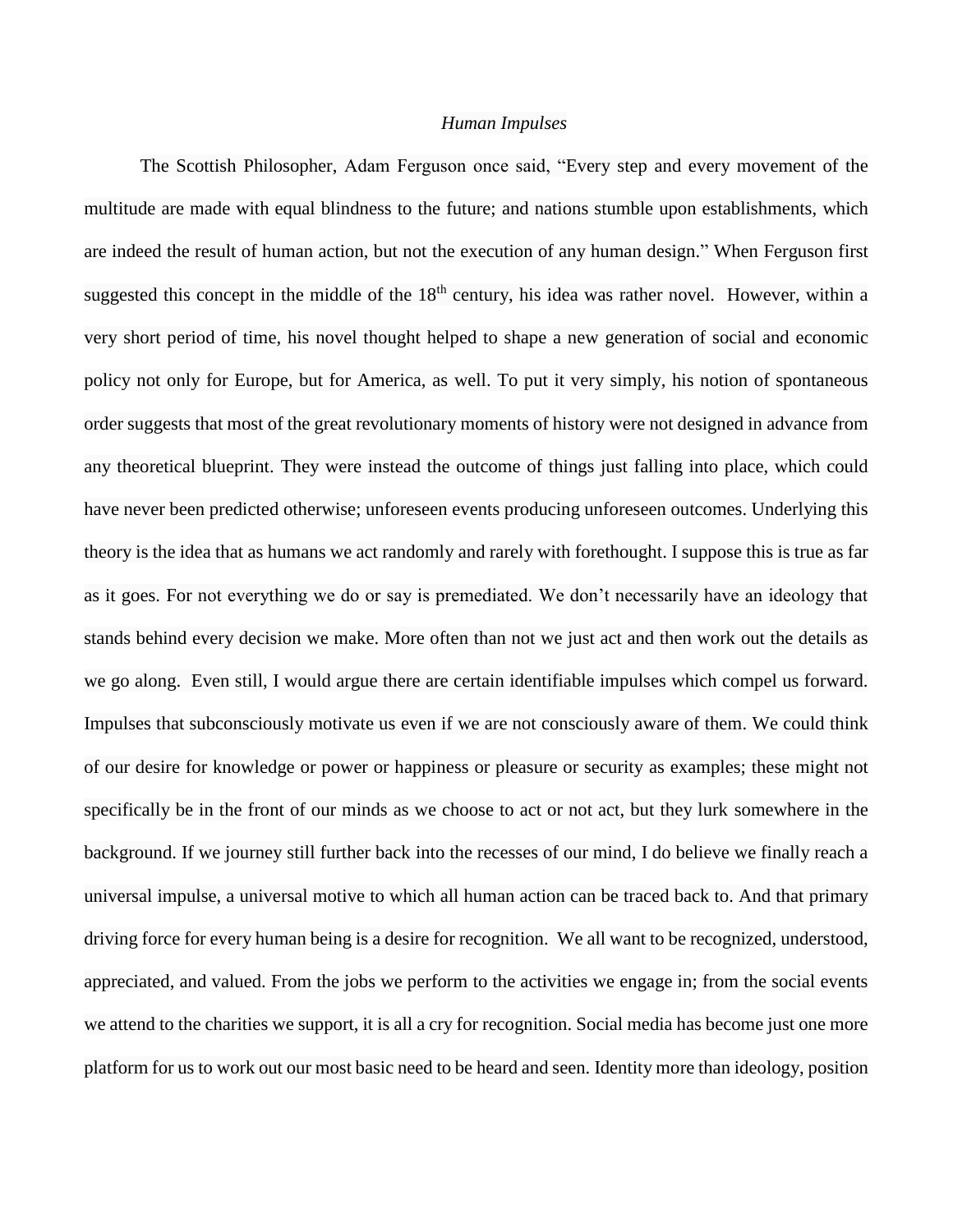more than power, social recognition more than monetary gain drives human ambition. We want to be recognized as individuals who make a difference in this world. It is an ongoing attempt to make sense of why we were born in the first place. We want our lives to have meaning and purpose beyond ourselves. And this impulse, more than greed or lust or envy, drives our behavior. How else can you account for our willingness to sacrifice everything for a cause, a belief, an idea, a principle? No other species on earth will willingly neglect the survival instinct to pursue a higher cause or virtue. Don't get me wrong, this is by no means a bad impulse. The need to be recognized and valued as an individual is godly provided it is properly directed. Separated from God, though, this impulse for recognition can be very dangerous.

And this leads me to our text this morning. James and John wanted something for their devotion, loyalty and sacrifice. After all, they had abandoned everything to follow Christ. And they did this with little regard for their own wellbeing or even that of their family's wellbeing. They had gladly given all, but now the time had come for them to get something in return. But the something they wanted was not money or fame or worldly prestige. They wanted something more basic; they wanted to sit beside Christ, one on each side. And this request was none other than a request for recognition. Such a prominent seat of glory would confirm their value and importance to Christ; a heavenly nod for their sacrifice. It would prove that their lives were meaningful and important. A divine acknowledgement of the pledge they had made to something greater than themselves. But this need for recognition was misguided. And Christ called them on this errant impulse. They wanted recognition, but they were looking for it in the wrong place. James and John thought recognition could only come through some position of glory, some position of honor. Christ instructed them otherwise. He redirected them to see that true recognition came not in having others look at you, but rather in you looking outward stooping low to attend to the needs of others. He flipped the human impulse for recognition on its head. Where they were looking for recognition was all wrong. They were starting with themselves, with their own impulse, and then trying to satisfy it